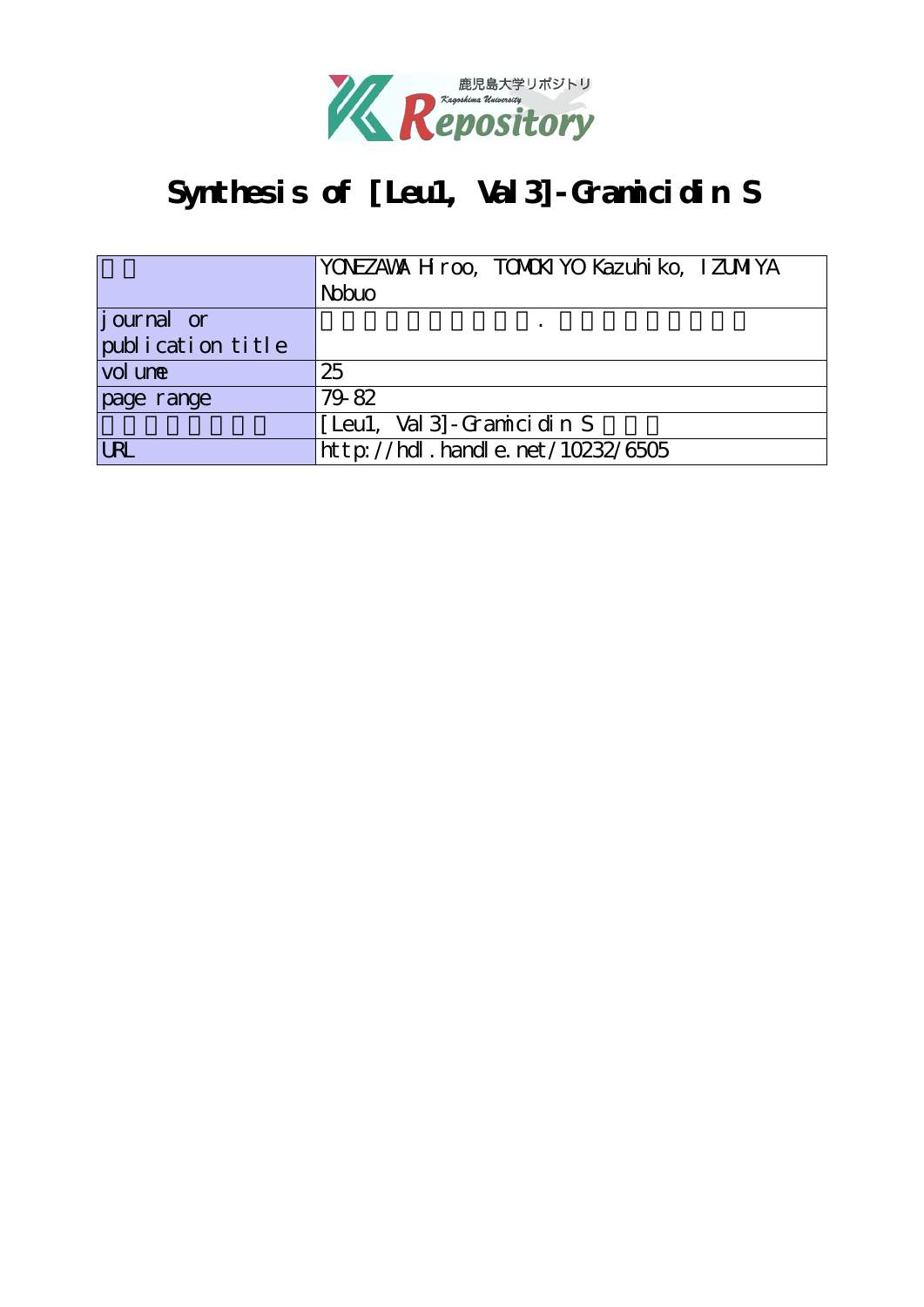# **Synthesis of [Leu1, Val3]-Gramicidin S**

|                    | YONEZAWA H roo, TOMOKI YO Kazuhi ko, IZUMIYA<br><b>N</b> buo |
|--------------------|--------------------------------------------------------------|
| <i>j</i> ournal or |                                                              |
| publication title  |                                                              |
| vol une            | 25                                                           |
| page range         | 79-82                                                        |
|                    | [Leu1, Val 3] - Gramici din S                                |
| <b>LRL</b>         | $http$ : //hdl. handle. net /10232/00001773                  |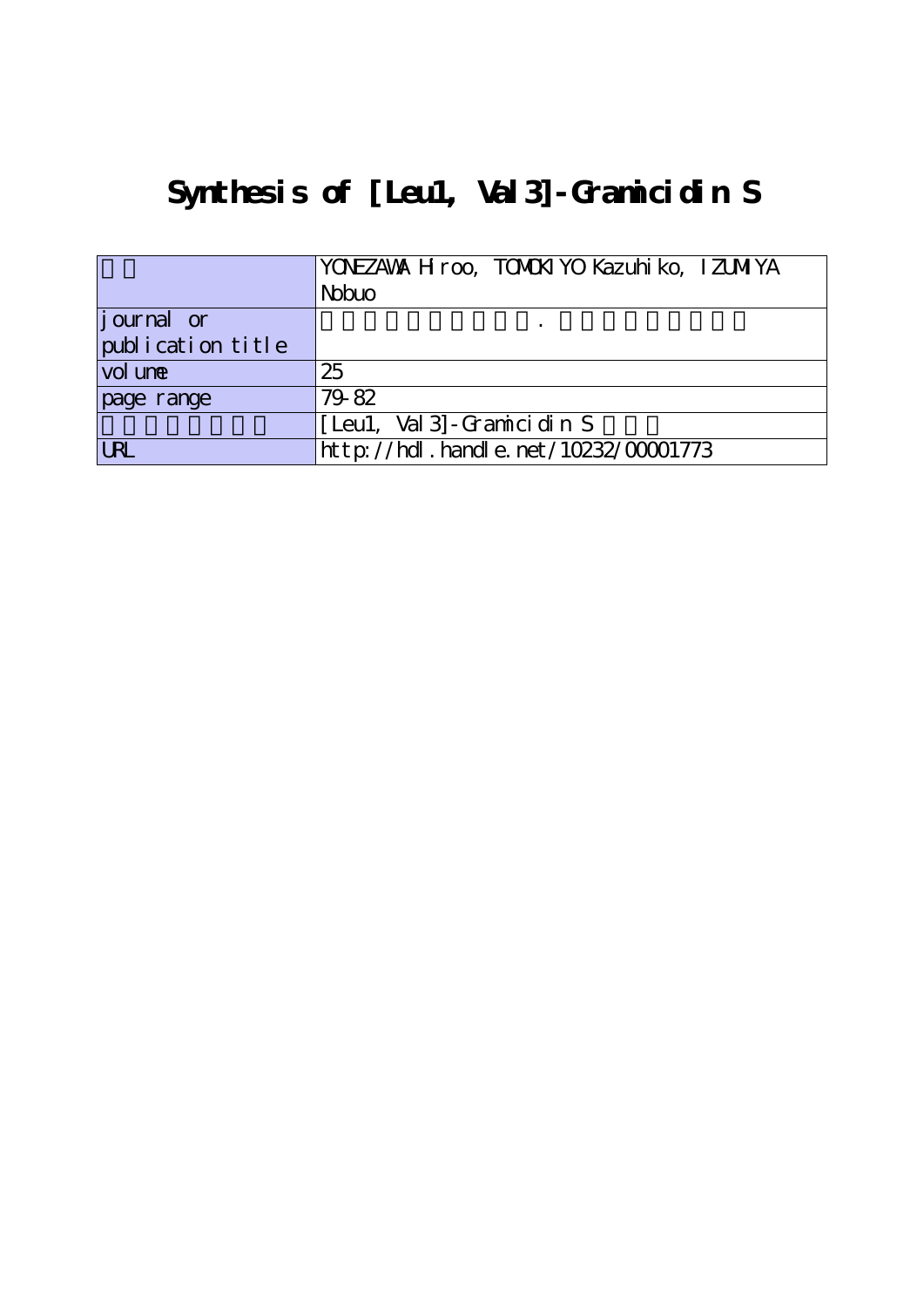Rep. Fac. Sci. Kagoshima Univ., (Math., Phys. & Chem.), No. 25, 79-82, 1992

## Synthesis of  $[Leu<sup>1</sup>, Val<sup>3</sup>]$ -Gramicidin S

Hiroo YONEZAWA<sup>1)</sup>, Kazuhiko TOMOKIYO<sup>1)</sup> and Nobuo IZUMIYA<sup>2)</sup>

(Received September, 1992)

#### Abstract

In order to investigate the effect of twofold symmetric structure of gramicidin S for antibacterial activity,  $[Leu^1, Val^3]$ -gramicidin S was synthesized by a solid phase peptide synthesis. The ORD curve of  $[Leu<sup>1</sup>, Val<sup>3</sup>]$ -gramicidin S was similar to that of gramicidin S. The antibacterial activity of  $[Leu<sup>1</sup>, Val<sup>3</sup>]$ -gramicidin S was equal to that of gramicidin S. The result shows that the twofold symmetric structure of gramicidin S does not influence the antibacterial activity of gramicidin S.

Key words:  $[Leu<sup>1</sup>, Val<sup>3</sup>]$ -gramicidin S, gramicidin S, antibiotics.

Gramicidin S (GS) is an antibiotics which is produced by certain strains of **Bacillus** *brevis* (1). GS is a decapeptide with a cyclic structure  $(\text{-Val-Orn-Leu-D-Pre-Val-})$ Orn-Leu-D-Phe-Pro-) which consists of two repeated pentapeptide sequence and has a twofold symmetric structure (2). The conformation of GS was estimated by X-ray analysis as a  $\beta$ -pleated sheet structure (3). In this conformation, four hydrophobic side chains of valyl and leucyl residues are located in one side of a ring frame consisting of a cyclic peptide chain, while two hydrophylic side chains of ornithyl residues are located on the opposite side. Accordingly, GS seems to be a cationic surface active agent.

The strength of GS activity is related to the hydrophobicity of the side chains of valyl and leucyl residues and the number of cationic groups of ornithyl residues (4). Furthermore, it was reported that the analogs whose conformations were different from those of GS exhibit weak antibacterial activity  $(4)$ . However, the effect of the twofold symmetric structure of GS for antibacterial activity is still not established.

In order to investigate the effect of twofold symmetric structure of GS for antibacterial activity, the analog of GS which does not have the twofold symmetric structure but have same hydrophobicity, same number of cationic groups and same conformation as GS must be synthesized and its antibacterial activity measured.

GS has valyl residues at positions 1 and 1' and leucyl rseidues at positions 3 and 3'.

<sup>&</sup>lt;sup>1)</sup>Department of Chemistry, Faculty of Science, Kagoshima University, Kagoshima, 890 <sup>2)</sup>Laboratory of Biochemistry, Faculty of Engineering, Kyushu Sangyo University, Fukuoka, 813

Abbreviation: GS, gramicidin S; Boo, t-butyloxycarbonyl; Z-, benzyloxycarbonyl; DCC, dicyclohexylcarbodiimide; AcOH, acetic acid; EtOH, ethanol; DMF, dimethylformamide; MeOH, methanol.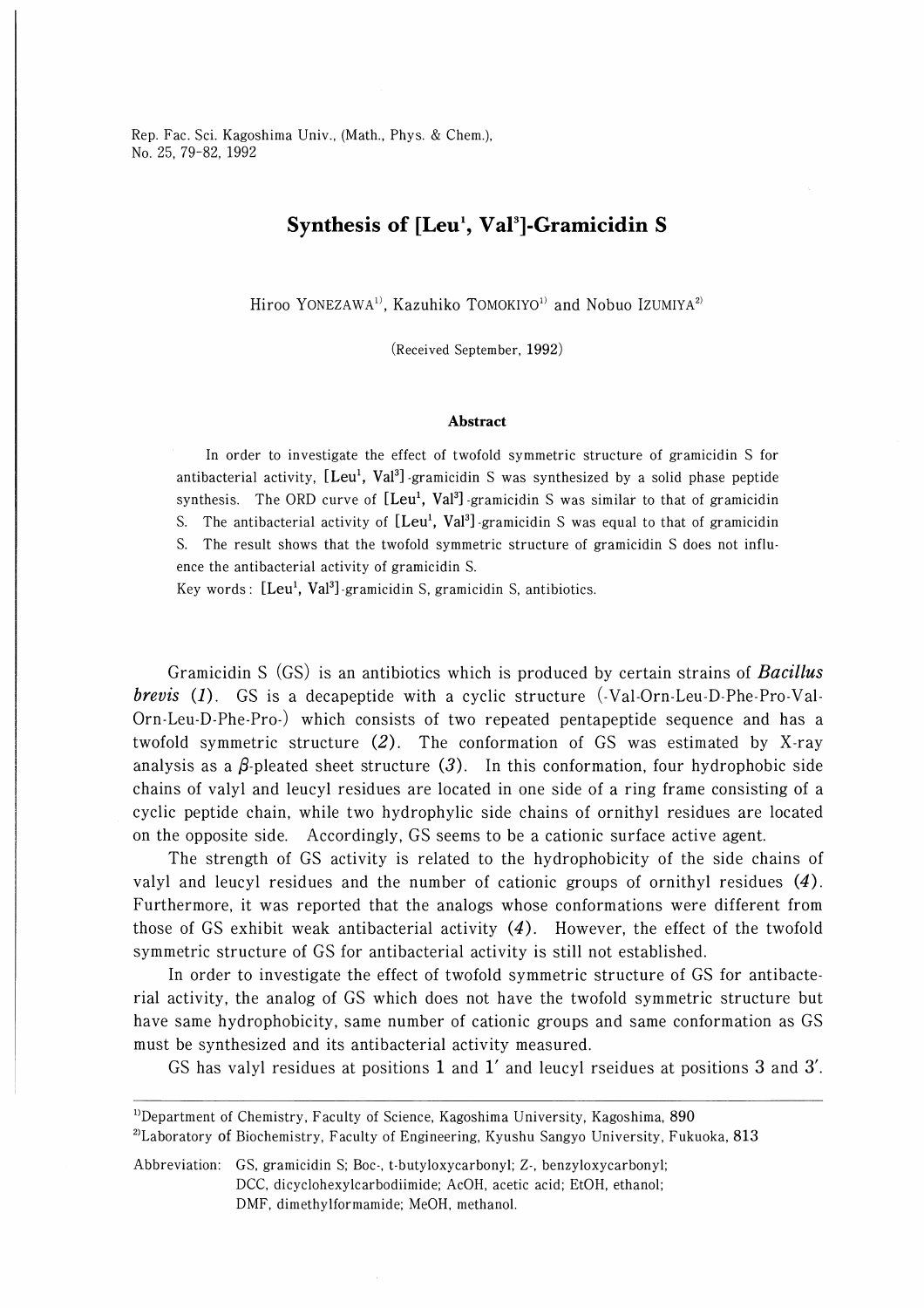Then, the analog which has leucyl residue at position 1 and valyl residue at position 3 does not have the twofold symmetric structure, but the hydrophobicity is equal to that of GS. Then, we synthesized [Leu<sup>1</sup>, Val<sup>3</sup>] GS and measured its antibacterial activity.

### Experimental Procedures

All Boc-amino acids were synthesized by the literature (5). Chloromethylated polystyrene-divinylbenzene  $(2%)$  resin  $(0.66$  mmol Cl/g) was purchased from Protein Research Foundation, Osaka, Japan. For amino acid analysis, peptides were hydrolyzed with 6 M HCl at 110℃ for 24 hr and analyzed on a Hitachi amino acid analyzer KLA-5. 0RD measurements were performed with a JASCO spectropolarimeter J-20A.

 $Boc-D-Phe-Pro-Leu-Orn(Z)$  -Val-D-Phe-Pro-Val-Orn(Z)-Leu-resin. Boc-Leu-resin was prepared from chloromethylated polystyrene and Boc-Leu as described in the literature  $(6)$ . Boc-Leu-resin  $(1.41 \text{ g}, 0.5 \text{ mmol})$  was placed in a reaction vessel and swollen with AcOH (10 ml) for overnight. The following cycle was used for an addition of appropriate Boc-amino acid. The resin was rinsed with AcOH  $(10 \text{ ml} \times 3)$ , shaken for 30 min in 1 M HCl in AcOH (10 ml), and rinsed successively with AcOH (10 ml  $\times$ 3), EtOH (10 ml  $\times$  3), and DMF (9 ml  $\times$  3). The resin was shaken for 10 min in 10% NEt<sub>3</sub> in DMF (9 ml) and rinsed with DMF (9 ml  $\times$  3) and CH<sub>2</sub>Cl<sub>2</sub> (8 ml  $\times$  3). The resin was suspended in  $CH_2Cl_2$  (8 ml) containing 4-fold molar excess of Boc-amino acid and shaken for 10 min. DCC in equimolar amounts with Boc-amino acid was added and shaking continued for 20 hr. The coupling steps were terminated by rinsing with  $CH_2Cl_2$  (8 ml  $\times$  3) and EtOH (10 ml  $\times$  3). After completion of the final coupling cycle, Boc-decapeptidyl resin was washed with  $CH_2Cl_2$ , EtOH, AcOH, and DMF (each 10 ml  $\times$  3), respectively.

Boc-decapeptide hydrazide. To the suspension of Boc-decapeptidyl resin in DMF (10 ml) was added  $NH_2NH_2\cdot H_2O$  (1 ml). The mixture was shaken for 2 days at room temperature, and the deprotected resin was filtered off and washed with DMF (10 ml  $\times$ 3). The combined filtrates were evaporated in vacuo and the residue was treated with water (100 ml) to give white powder. The product was recrystallized from EtOH-petroleum ether; yield, 827 mg. Amino acid analysis gave the following ratio; Phe 2.00, Pro 2.23, Val 1.62, Orn 1.53, Leu 2.00.

*Cyclic decapeptide.* Boc-decapeptide hydrazide  $(150 \text{ mg}, 0.1 \text{ mmol})$  was dissolved in 1 M HCl in AcOH (2 ml), and left for 1 hr at room temperature. The solution was evaporated in vacuo, and the residue  $(H-decapeptide hydrazide·2HCl)$  was dissolved in a mixture of DMF  $(2 \text{ ml})$  and AcOH  $(0.2 \text{ ml})$ . To the solution were added 1 M HCl in AcOH (0.2 ml) and 1 M NaNO<sub>2</sub> (0.1 ml) at  $-20^{\circ}$ . The mixture was stirred at  $-$ 10℃ for 15 min to produce the azide, and poured into pyridine  $(100 \text{ ml})$  at  $-5$ ℃. The solution was stirred for 3 days at  $5^{\circ}$ , evaporated in vacuo, and the residue dissolved in ethyl acetate  $(50 \text{ ml})$ . The solution was washed successively with  $4\%$  NaHCO<sub>3</sub>, water, 2% HCl and water, dried over  $Na<sub>2</sub>SO<sub>4</sub>$ , and evaporated. The product was used in the next step without purification.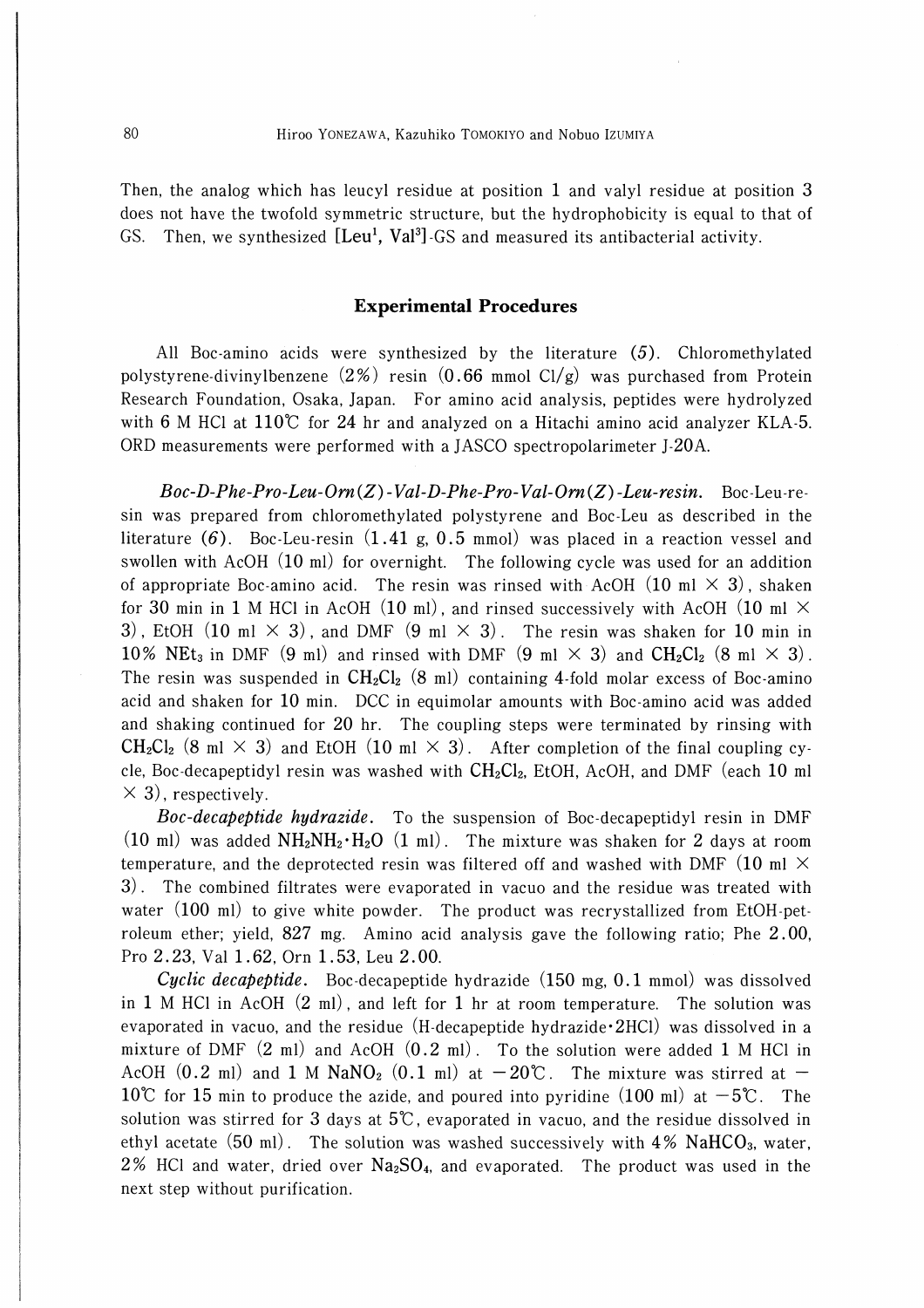[ $Leu<sup>1</sup>$ ,  $Val<sup>3</sup>$ ] -GS The obtained cyclic decapeptide was dissolved in a mixture of MeOH (10 ml) and 1 M HCl in AcOH (0.6 ml), and hydrogenated in the presence of palladium black for 5 hr. After removal of the catalyst, the filtrate was evaporated in vacuo, and the obtained crude  $[Leu^1, Val^3]$  GS was purified by droplet countercurrent chromatography. The apparatus consisted of 150 columns. The solvent used was a mixture of cyclohexane-CHCl<sub>3</sub>-MeOH-0.1 M HCl  $(3:10:10:5, \text{ by vol.})$ , and an upper phase of the mixture was loaded in the column as a stationary phase. Crude  $[Leu<sup>1</sup>, Va<sup>3</sup>]$ -GS was dissolved in the lower phase and placed at the top of the first column. The lower phase as the moving phase was pumped with  $N_2$  pressure through the top of the first column, and fractions  $(5 g)$  were collected. To each fraction was added MeOH  $(1 ml)$ , and their absorbances at 250 nm were measured. The major peak (fraction numbers, 50- 75) was collected and evaporated in vacuo. The solid was collected with the aid of ether; yield of  $[Leu^1, Val^3]$  GS·2HCl, 58 mg  $(43%)$ ; mp. above 275℃. Amino acid analysis gave the following ratio; Phe 2.00, Pro 1.92, Val 2.09, Orn 2.07, Leu 2.00.

Antibacterial assay The bacteria (Bacillus subtilis IFO 3007) were grown in a medium of polypeptone-meat extract-yeast extract at 30℃. The cell culture was diluted with medium containing 10% of MeOH to  $2.7 \times 10^8$  cells/ml (cell suspension). GS analog was dissolved in the medium containing 10% of MeOH, and various amounts of GS analog solution were placed in test tubes, made up to 1 ml with the medium containing 10% of MeOH, and the cell suspension (1 ml) was added. After incubation for 8 hr at  $30\degree$ , distilled water (1 ml) was added, and the absorbance at 620 nm was measured.

### Results and Discussion

The protected linear decapeptide sequence was built up by stepwise addition of



Fig. 1. ORD curve of GS and  $[Leu<sup>1</sup>, Val<sup>3</sup>]$  GS. The ORD curves were measured in ethanol.  $(\_\_\_\_)$ , GS;  $(\_\_\_\_$ ,  $[\_\_\_$  [Leu<sup>1</sup>, Val<sup>3</sup>]. GS.